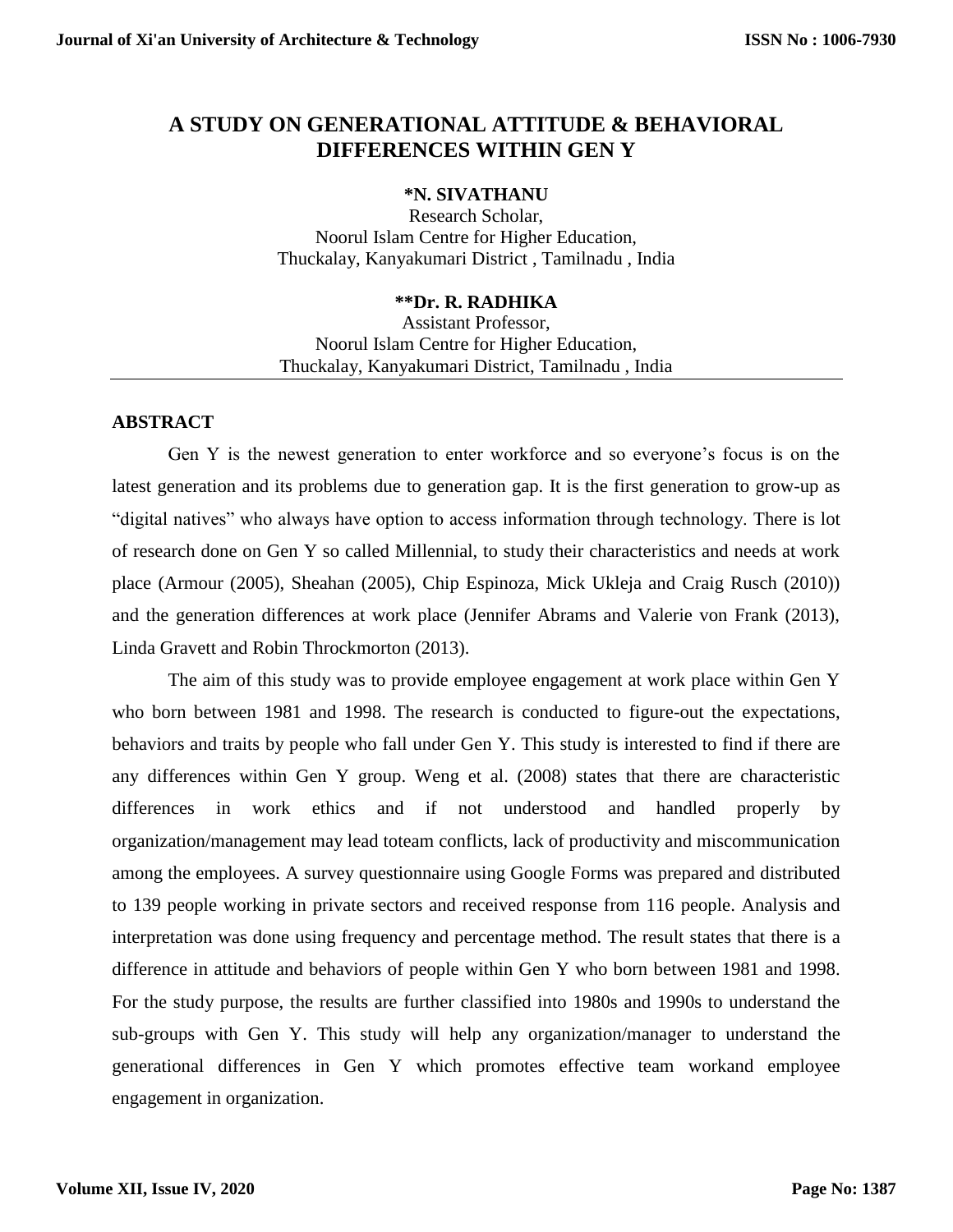#### **Keywords: gen Y, millennials, generational conflict, teamwork**

#### **INTRODUCTION**

Generation diversity is the difference of opinion between two parties. It is must for any manager or organizations to understand the best ways to handle multi-generational work force which help to grow a successful team. Today's workforce is comprised with people from different generations all over the world. The following generation names and its age range are considered as global generation standard which may be defined differently based on country/region.

Baby Boomers: **1946 – 1964** Generation X: **1965 – 1980** Generation Y or Millennial: **1981 – 1998** Post-Millennial/Generation Z: **After 1999**

Research says around 75% of millennials believe they will have two to five employers in lifetime. Gen Y give more importance to work-life balance than financial compensations. Around 45% of millennials interested to communicate via electronic media or social media rather than face-to-face or telephone conversation. Since rest of generation will retire by 2025, millennials will occupy 75% of the workplace. There are lot research works done to identify and confirm the generation gap between Baby Boomers, Gen x and Gen Y (Millennials) but in realtime experience there are characteristics and behavioral difference within Gen Y.

Even though generation Y looks different from other generation, they prefer teamwork where working together in a group to carry out a certain task. Research says, Gen Y prefer working in a teamwork because they believe they can gain more knowledge from the teamwork. This statement is supported by Martin (2005) where generation Y work better together rather than work alone. Collaborating and working as a team is preferred by generation Y (Helyer& Lee, 2012). Many theories have agreed that millennials tend to work in a team, but they also prefer to do by their own based on situations.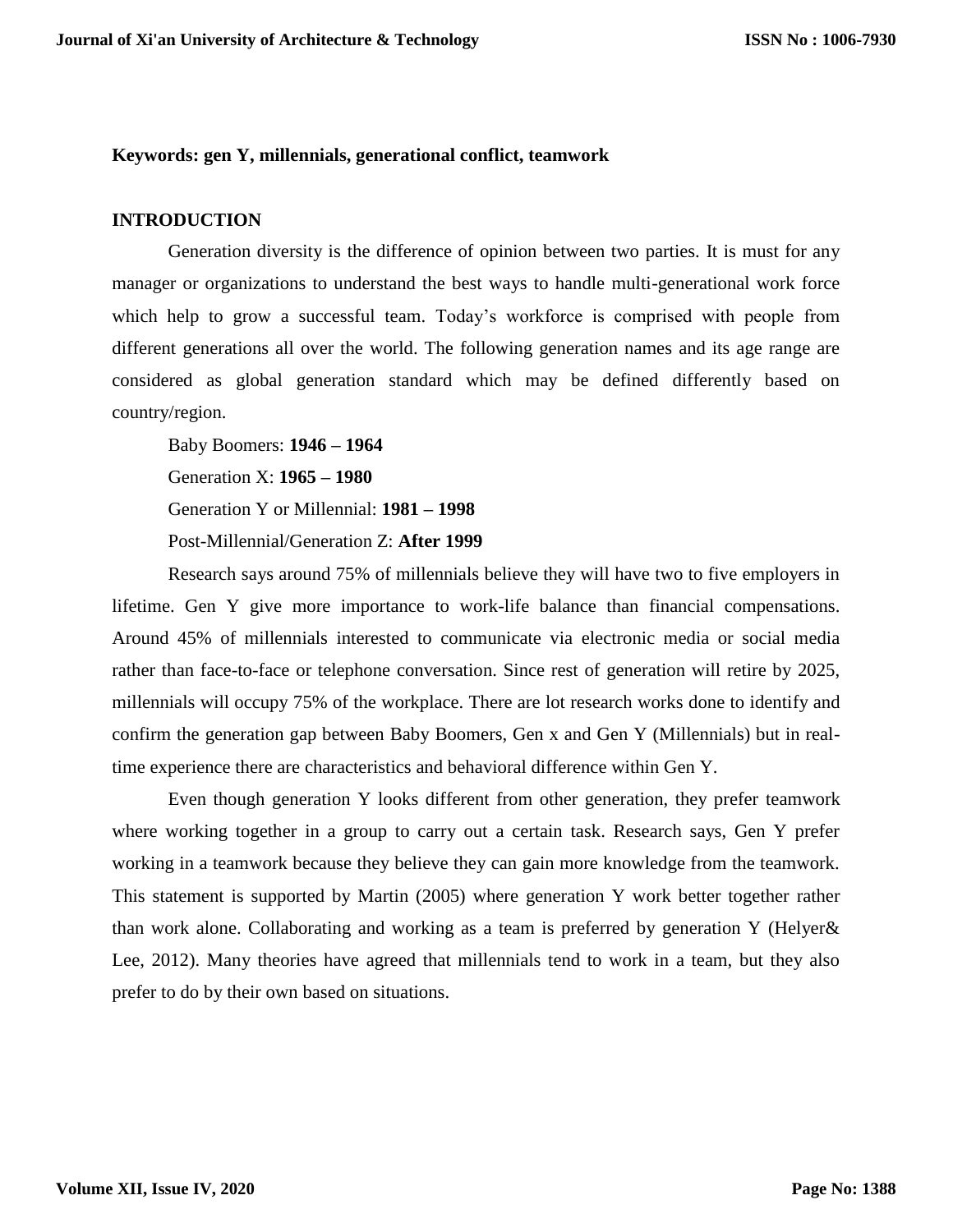#### **ABOUT GEN Y (aka MILLENNIAL)**

Generation Y is the fastest growing generation in business and business leaders, HR advisors and team managers alike all want to know how to nurture this talent. Few characteristics to define Generation Y are given below:

- Tech/Web Savvy
- Family Orientated
- **Ambitious**
- **Team Players**
- Communicators
- Like to be loved

Team Engagement is an important component for many organizations which helps the organizations to deliver high performance. This research will help any organization and its management to understand and effectively handle multi-generational workforce which results with highly engaged team with happy employees.

#### **LITERATURE REVIEW**

According to McCrindle (2002) there are three factors that classify a generation; age (1), conditions (2) and experiences (3). Age (1) differs from one generation to another and is a defining termto categorize a generation. Conditions (2) such as economic conditions, political events as well associal conditions (the external environment) are also defining the characteristics of a generation. Thelast is experiences (3) which are especially during the childhoodand adolescent period that influence a generation.

Jennifer Abrams & Valerie von Frank (2013) defines the generations and working with multiple generations at workplaces - communicate, collaborate and create community. Linda Gravett& Robin Throckmorton (2007) states how to manage conflicts across generations. Valerie M. Grubb (2006) states generation give &take.

Weng et al. (2008) states that there are characteristic differences in work ethics and if not understood and handled properly by organization/management may lead toteam conflicts, lack of productivity and miscommunication among the employees.

Ellis Kranenberg (2014), Work-Values Differences within Generation Y: Recommendations for HR Management in the Hospitality Industry. The study reveals that there is a significant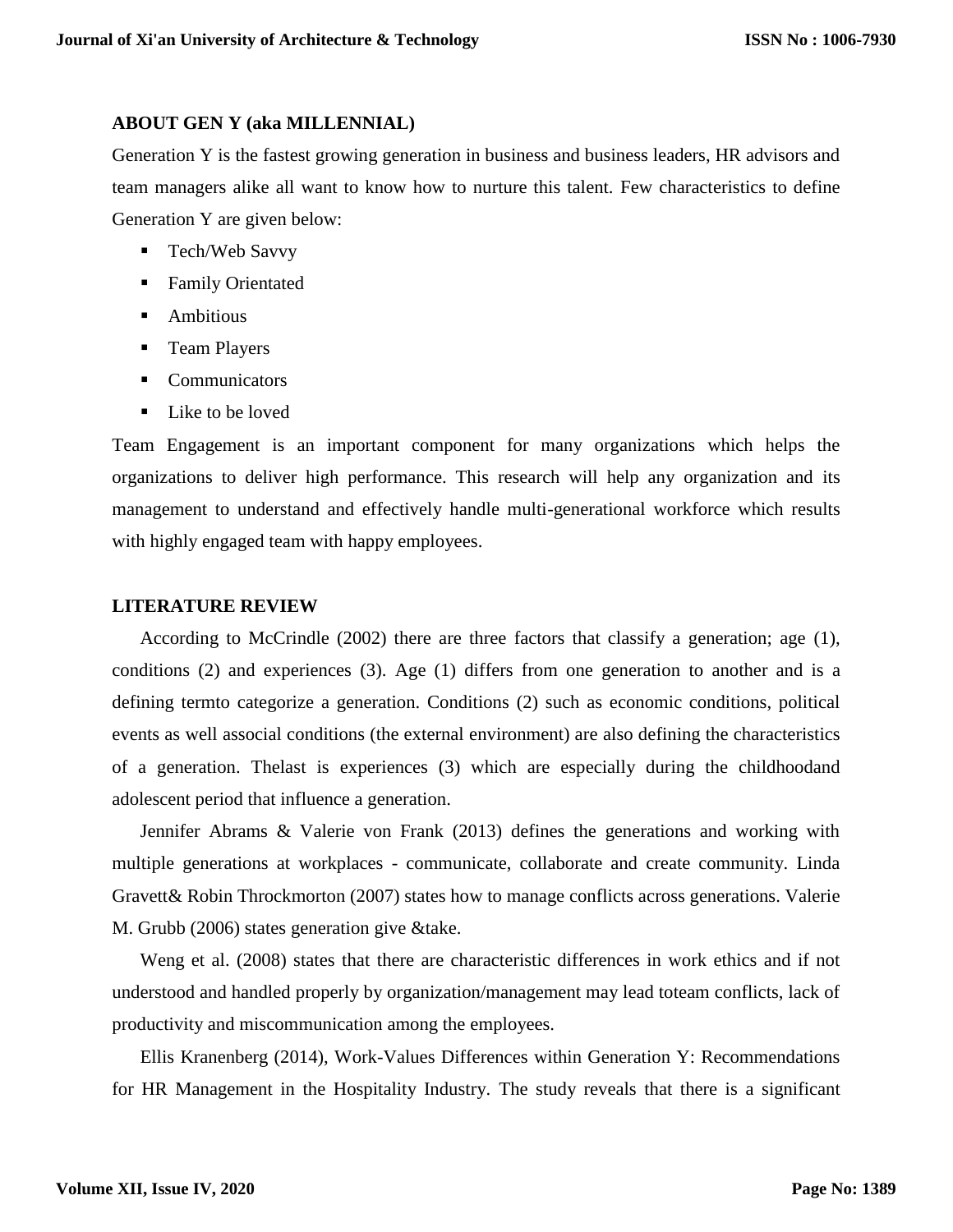difference in characteristics and behaviors of people within Generation Y when it comes to work place. Research is limited to hospitality industry where the researcher identified the generational differences within Gen Y and suggested to do research in other industries.

#### **OBJECTIVE**

According to Ellis Kranenberg (2014), Work-Values Differences within Generation Y: Recommendations for HR Management in the Hospitality Industry. The study reveals that there is a significant difference in characteristics and behaviors of people within Generation Y when it comes to work place. Research is limited to hospitality industry where the researcher identified the generational differences within Gen Y and suggested to do research in other industries. The aim of this study was conduct research in IT industry:

- To provide employee engagement at workplace within Gen Y who born between 1981 and 1998
- To figure-out the expectations, behaviors and traits by people who fall under Gen Y
- To find if there are any differences within Gen Y group who belongs to IT industry

## **RESEARCH METHODOLOGY**

#### Sampling Method:

For this study, ten companies based in Chennai and Nagercoil were considered. Each company has around 500 employees and so the total population for the study is 5000. Using Simple Random Sampling (SRS), 800 employees were approached and received responses from 598 employees where only 555 responses are considered as valid.

## Survey Questionnaire:

Online survey questionnaire was prepared using Google Forms and it was distributed to people through social media such as LinkedIn, Facebook, Whatsapp, Email etc. List of 15 questionnaires were sent to people from various companies with different educational background.

#### Primary Data:

Google Forms, by default record the responses from people, this can be downloaded in MS Excel format for analysis and interpretations. The analysis is done using Frequency Percentage Distribution method where the clustered stacked bar charts is used for graphical representation.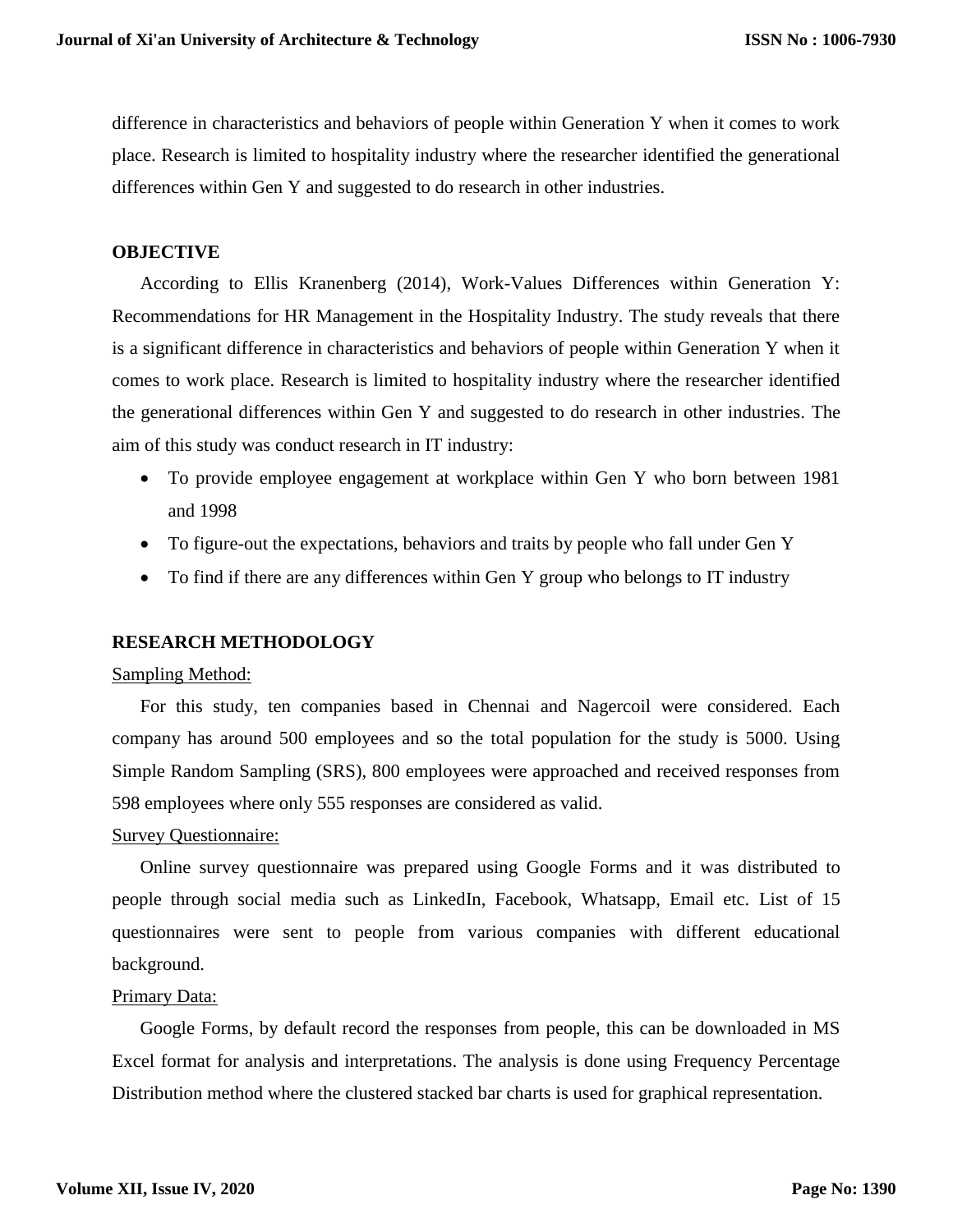## Research Question:

Do Gen Y have a generational difference in work ethics and values, also how it impacts the teamwork and team engagement at workplace?

## Hypothesis:

The Research Question and the hypotheses were developed to understand the generational differences within Gen Y at workplace.

**H0**: There is a difference of opinion on work ethics& work-life balance between members within Generation Y

**Ha**: There is no difference of opinion on work ethics& work-life balance between members within Generation Y

# **ANALYSIS& INTERPRETATIONS**

Frequency Percentage Distribution method is used to analyze the collected data, Table (1) shows the detailed information. Out of 800 distribution, 598 responses are received where 555 responses are considered as valid that comes under Gen Y age group and 43 responses are considered as invalid since the respondents' born year is before 1980. As per table (1), 70 male (95.7%) and 41 female (36.9%) respondents are involved in this study.

| <b>Variables</b>         | <b>Numbers</b> | Range              | Percentage |  |
|--------------------------|----------------|--------------------|------------|--|
| Data Collected           | 598            |                    |            |  |
| <b>Valid Responses</b>   | 555            | Born 1981 -        | 92.8%      |  |
|                          |                | 1998               |            |  |
| <b>Invalid Responses</b> | 43             | <b>Born Before</b> | 7.2%       |  |
|                          |                | 1980               |            |  |
| Gender                   |                |                    |            |  |
| Male                     | 350            |                    | 63.1       |  |
| Female                   | 205            |                    | 36.9       |  |

|  | Table (1) (Source: Primary Data) |  |  |
|--|----------------------------------|--|--|
|--|----------------------------------|--|--|

List of 15 questions were added under work ethics and work-life balance. Below chart reveals that there is a difference in behavior of people at workplace within Gen Y. For this study, it was further classified to understand the generational difference among people born 1980s and 1990s.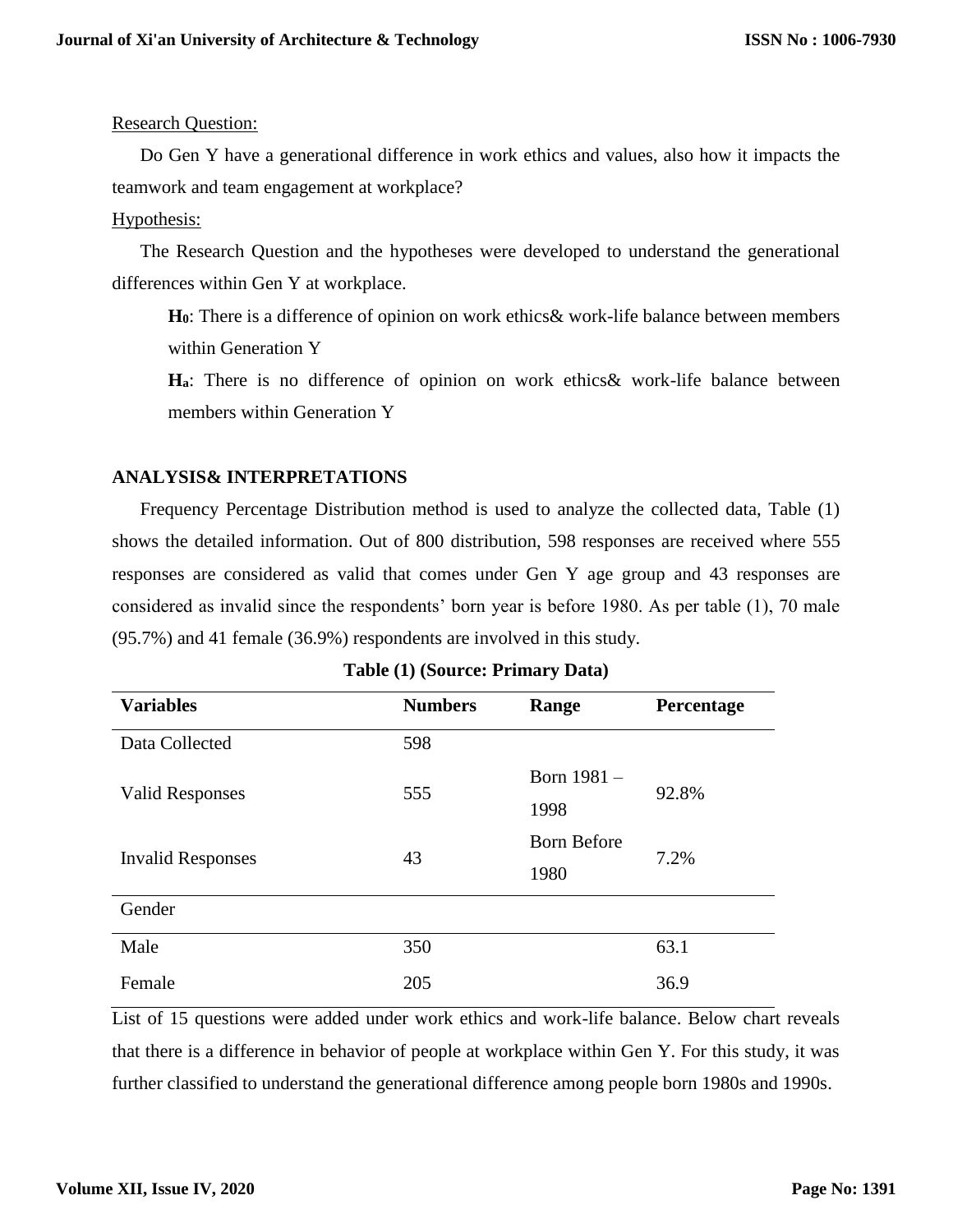

**(Source: Primary Data)**

# Chi-Square Test:

Chi-square method is used to test the hypothesis.

| Table (2) (Source: Primary Data) |  |  |  |
|----------------------------------|--|--|--|
|----------------------------------|--|--|--|

| <b>ORIGINAL VALUE (O)</b>       |            |                |              |              |
|---------------------------------|------------|----------------|--------------|--------------|
| Age Groups / Satisfaction Level | <b>YES</b> | N <sub>O</sub> | <b>MAYBE</b> | <b>TOTAL</b> |
| 1980s Group                     | 189        | 109            | 146          | 444          |
| 1990s Group                     | 45         | 36             | 30           | 111          |
| TOTAL                           | 234        | 145            | 176          | 555          |

# **Table (3) (Source: Primary Data)**

| <b>EXPECTED VALUE (E)</b>       |            |                |              |              |
|---------------------------------|------------|----------------|--------------|--------------|
| Age Groups / Satisfaction Level | <b>YES</b> | N <sub>O</sub> | <b>MAYBE</b> | <b>TOTAL</b> |
| 1980s Group                     | 187.2      | 116            | 140.8        | 444          |
| 1990s Group                     | 46.8       | 29             | 35.2         | 111          |
| <b>TOTAL</b>                    | 234        | 145            | 176          | 555          |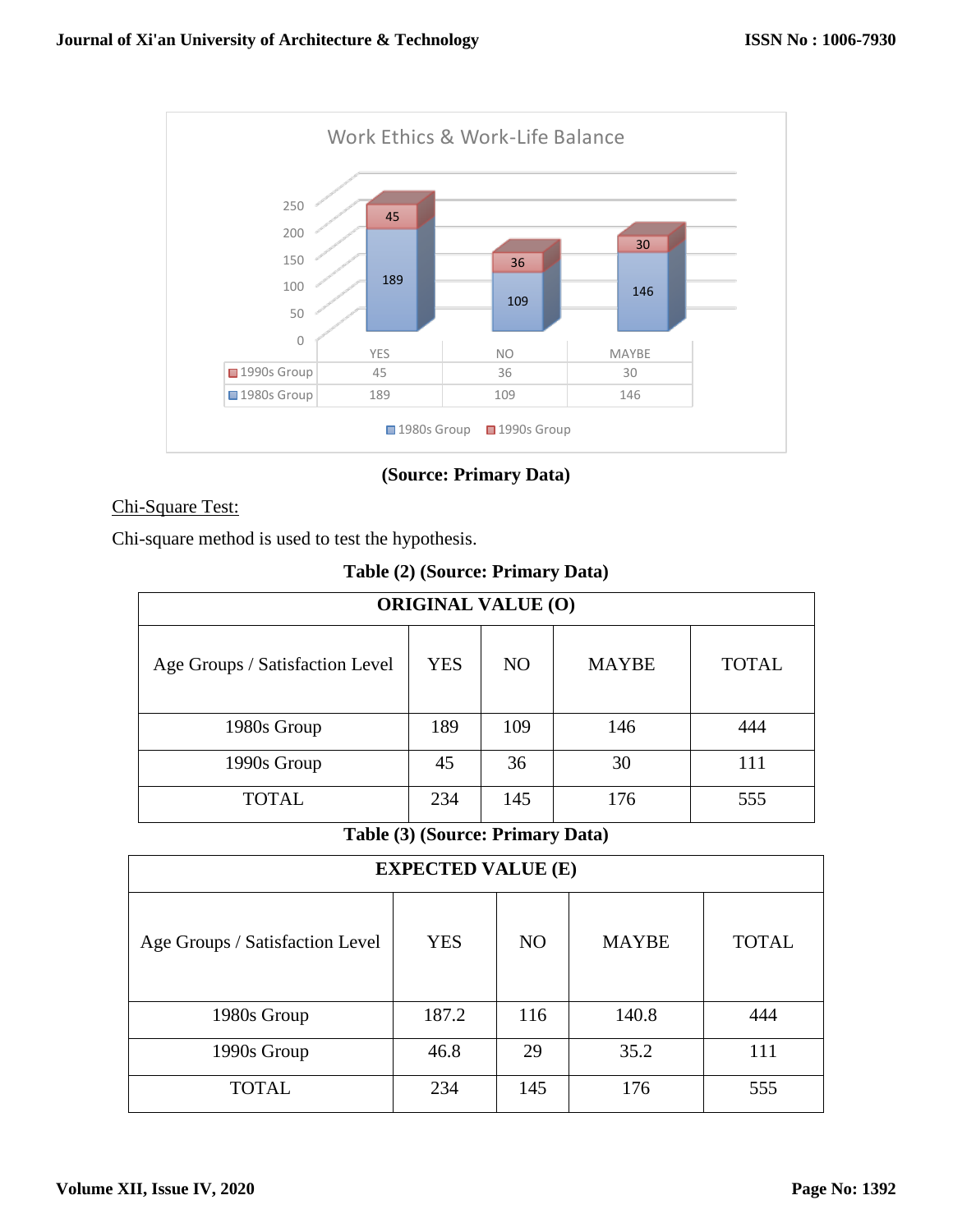| $O_i$      | $E_i$ | $O_i$ - $E_i$ | $(O_i - E_i)$ | $\chi^2 = (O_i - E_i)^2 / E_i$ |
|------------|-------|---------------|---------------|--------------------------------|
| 189        | 187.2 | 1.8           | 3.24          | 0.017308                       |
| 109        | 116   | $-7$          | 49            | 0.422414                       |
| 146        | 140.8 | 5.2           | 27.04         | 0.192045                       |
| 45         | 46.8  | $-1.8$        | 3.24          | 0.069231                       |
| 36         | 29    | 7             | 49            | 1.689655                       |
| 30         | 35.2  | $-5.2$        | 27.04         | 0.768182                       |
| <b>Sum</b> |       |               | $X^2$         | 3.16                           |

**Table (4) (Source: Primary Data)**

Chi-Square Value is  $\chi^2 = \Sigma [ (O_i - E_i)^2 / E_i ] = 3.16$ 

Degree of Freedom (dof) =  $(row-1)*(Column-1) = (2-1)*(3-1) = 2$ 

$$
P(\chi^2 > 3.16) = 0.21
$$

Since the P-value (0.21) is greater than the significance level (0.05), we accept the null hypothesis. Hence the results concluded that there is a significant difference in work ethics  $\&$ work-life balance between members within Generation Y.

# **LIMITATIONS**

- Research was conducted with only companies based in Northern and Southern city based in Tamil Nadu
- Sample size can be increased to understand with better results

# **CONCLUSION**

The purpose of the study is to identify the attitude and behavioral differences within Gen Y to build an effective team. From this study, it is found that majority of people work in IT industry belongs to Gen Y and there is significant difference in attitude and behavior within the group due to generational impact. Below are the answers for the research question:

• People who born during early 1980s spent lot of his life with Gen X and their behavior and attitude will be little different from people who born in 1990s.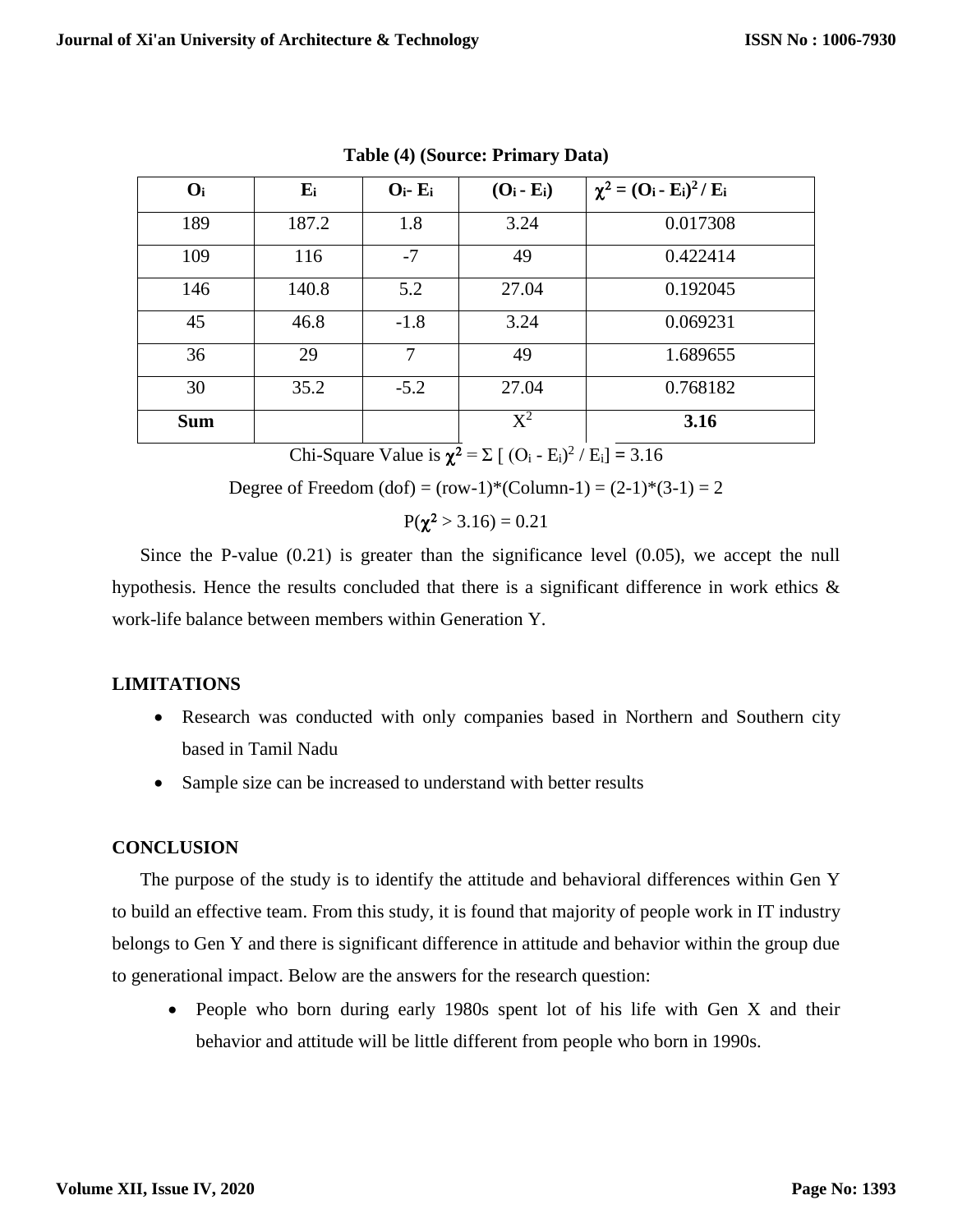- Organization and management can give importance to generation difference at workplace to achieve employee engagement, especially within Gen Y who born between 1981 and 1998.
- This study will help the managers to figure-out the expectations, behaviors and traits by people who fall under Gen Y.

## **REFERENCES**

- [1] Aslam Khan, Muhammad., Ahmed Khan, Furqan & Ghafoor Khan, Raja Abdul (2011). Impact of Training and Development on Organizational Performance. Global Journal of Management and Business Research, Volume 11 Issue 7 Version 1.0 July 2011.
- [2] BIRKMAN. (2016, May 5). How Generational Differences Impact Organizations & Teams. Retrieved from the BIRKMAN (ebook) website: https://birkman.com/wpcontent/uploads/2016/05/Generational-Differences-PDF.pdf
- [3] Lipman, Victor (2017, Jan 25). How To Manage Generational Differences In The Workplace. Retrieved from The Forbes website:.https://www.forbes.com/sites/victorlipman/2017/01/25/how-to-managegenerational-differences-in-the-workplace/#6e8d89914cc4
- [4] Soni, Harvinder & Ashish, Anagat (2016). Understanding Generation Gap at Work Place. IOSR Journal of Business and Management (IOSR-JBM); e-ISSN: 2278-487X, p-ISSN: 2319-7668. Volume 18, Issue 8 .Ver. I (Aug. 2016), PP 56-58.
- [5] Subramanian, K. R. (2017). The Generation Gap and Employee Relationship. International Journal of Engineering and Management Research, Volume-7, Issue-6, November-December 2017, Page Number: 59-67.
- [6] The Economic Time. (2018, June 26). Five ways to approach generation gap in the workplace. Retrieved from The Economic Time website: https://economictimes.indiatimes.com/jobs/five-ways-to-approach-generation-gap-in-theworkplace/articleshow/64746664.cms
- [7] ValueOptions. Bridging the Generation Gap at Work. Retrieved from the ValueOptions website:http://www.valueoptions.com/spotlight\_YIW/pdfs/articles/Bridging\_the\_Generat ion\_Gap\_at\_Work.pdf